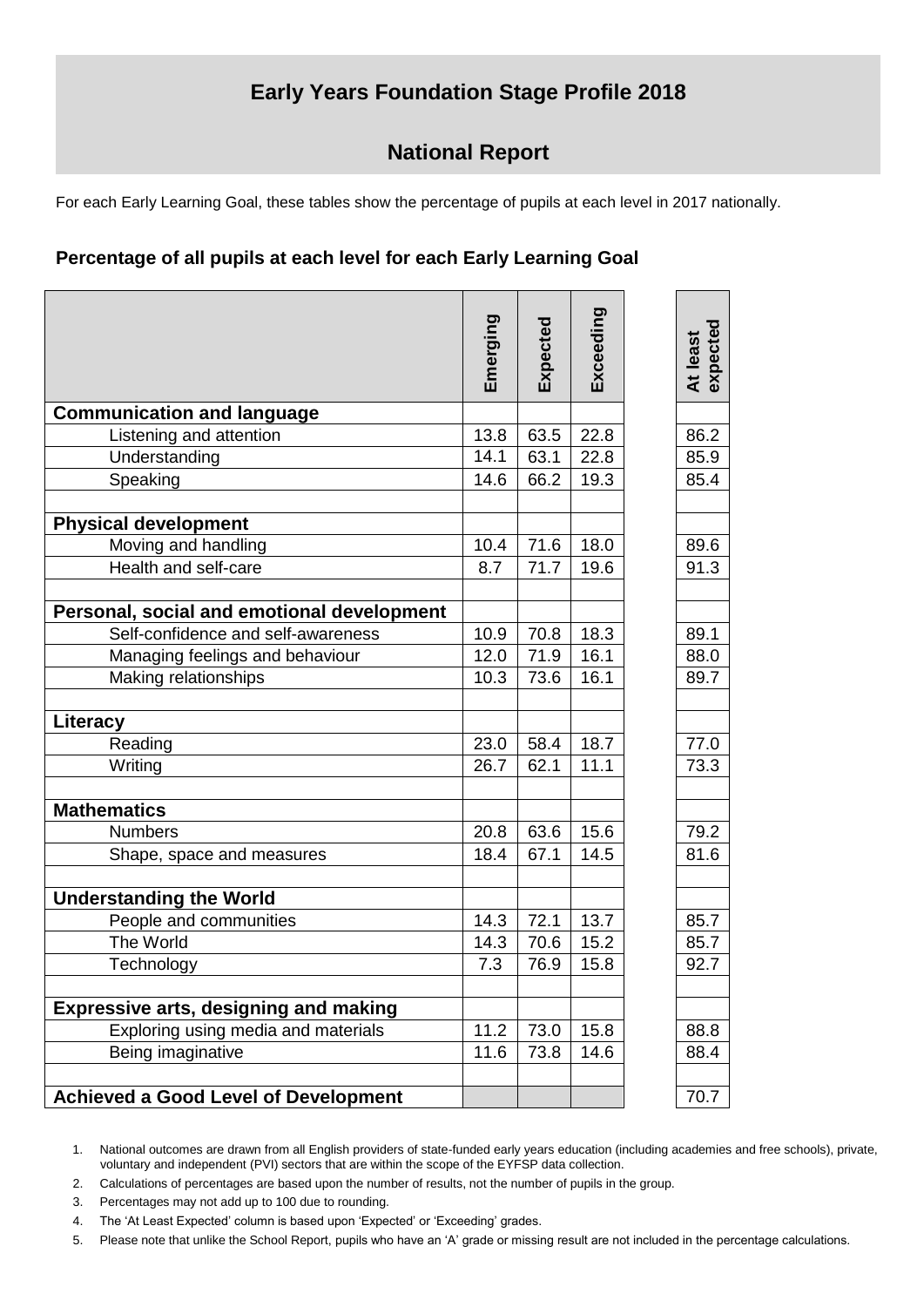## **Percentage of boys at each level for each Early Learning Goal**

|                                              | Emerging | Expected | Exceeding | At least<br>expected |
|----------------------------------------------|----------|----------|-----------|----------------------|
| <b>Communication and language</b>            |          |          |           |                      |
| Listening and attention                      | 18.2     | 64.1     | 17.8      | 81.8                 |
| Understanding                                | 17.9     | 62.8     | 19.2      | 82.1                 |
| Speaking                                     | 18.7     | 65.1     | 16.1      | 81.3                 |
| <b>Physical development</b>                  |          |          |           |                      |
| Moving and handling                          | 14.7     | 72.2     | 13.1      | 85.3                 |
| Health and self-care                         | 11.7     | 72.9     | 15.4      | 88.3                 |
| Personal, social and emotional development   |          |          |           |                      |
| Self-confidence and self-awareness           | 14.3     | 70.7     | 15.0      | 85.7                 |
| Managing feelings and behaviour              | 16.6     | 71.7     | 11.7      | 83.4                 |
| Making relationships                         | 14.2     | 73.8     | 12.1      | 85.8                 |
| Literacy                                     |          |          |           |                      |
| Reading                                      | 28.1     | 55.6     | 16.4      | 71.9                 |
| Writing                                      | 33.1     | 58.8     | 8.1       | 66.9                 |
| <b>Mathematics</b>                           |          |          |           |                      |
| <b>Numbers</b>                               | 24.3     | 59.2     | 16.5      | 75.7                 |
| Shape, space and measures                    | 21.9     | 63.3     | 14.7      | 78.1                 |
| <b>Understanding the World</b>               |          |          |           |                      |
| People and communities                       | 18.3     | 70.0     | 11.7      | 81.7                 |
| The World                                    | 17.7     | 67.0     | 15.3      | 82.3                 |
| Technology                                   | 8.6      | 74.1     | 17.3      | 91.4                 |
| <b>Expressive arts, designing and making</b> |          |          |           |                      |
| Exploring using media and materials          | 16.3     | 73.6     | 10.1      | 83.7                 |
| Being imaginative                            | 16.4     | 73.9     | 9.7       | 83.6                 |
| <b>Achieved a Good Level of Development</b>  |          |          |           | 64.0                 |

- 2. Calculations of percentages are based upon the number of results, not the number of pupils in the group.
- 3. Percentages may not add up to 100 due to rounding.
- 4. The 'At Least Expected' column is based upon 'Expected' or 'Exceeding' grades.
- 5. Please note that unlike the School Report, pupils who have an 'A' grade or missing result are not included in the percentage calculations.

<sup>1.</sup> National outcomes are drawn from all English providers of state-funded early years education (including academies and free schools), private, voluntary and independent (PVI) sectors that are within the scope of the EYFSP data collection.